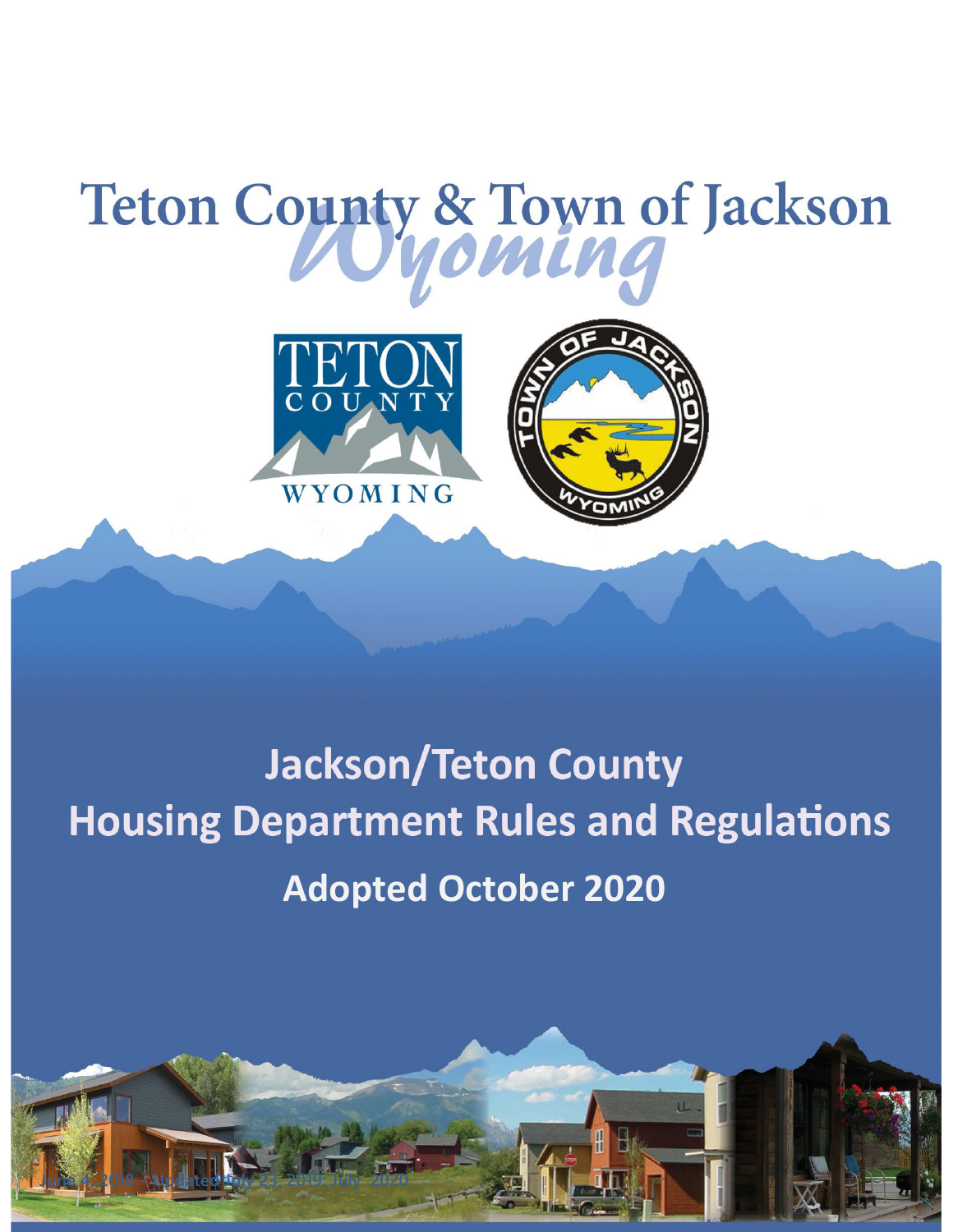# **2-3. Livability Standards**

To meet the community's goals of providing working families a viable choice of housing, to protect social diversity, and to contribute to economic stability, the LDRs and the Housing Department Rules and Regulations require that restricted housing units are designed to provide adequate size, building and site design, and finishings to serve future tenants. These are all criteria in the Housing Department's decisions as to whether a development meets the goals of the LDRs and the Housing Department Rules and Regulations. For additional construction standards, see Teton County Land Development Regulations: Division 6.3 or Town of Jackson Land Development Regulations: Division 6.3.

# **A. Process**

These Livability Standards are associated with interior components of the units, functionality, light, and outdoor space. Review by the Housing Department will be completed during the planning process and at time of building permit. It is encouraged that applicants review restricted housing unit designs with the Housing Department early in the design process.

Restricted housing units will also be subject to Planning Department review, as some livability standards are requirements of the LDRs (See Teton County Land Development Regulations: Divisions 6.3 or Town of Jackson Land Development Regulations: Divisions 6.3).

# **B. Intent**

The livability standards in the LDRs do not include minimum size requirements for units. To ensure functionality of units regardless of size, these Livability Standards have been adopted. The Housing Department may consider flexibility within these standards as long as the intent of functionality is being met. All building, plumbing, electrical, and fire code requirements are still required to be met. These standards do not supersede other requirements.

Restricted housing units are expected to be designed with logical and functional room layout. This includes adequate space for normal living based on two (2) persons per one-bedroom unit, three (3) persons per two-bedroom unit, and four (4) persons per three-bedroom unit and adequate circulation pathways through the unit based on a reasonable furniture configuration.

The standards contained in this document provide minimum requirements for specific items and are not intended to be "build to" specifications.

# **1. Exceptions**

Applicants may request approval of components that don't conform to these Livability Standards by completing the "Request for Exception" form. The request must include a detailed explanation of why the applicant wishes to diverge from these Livability Standards, and how the proposed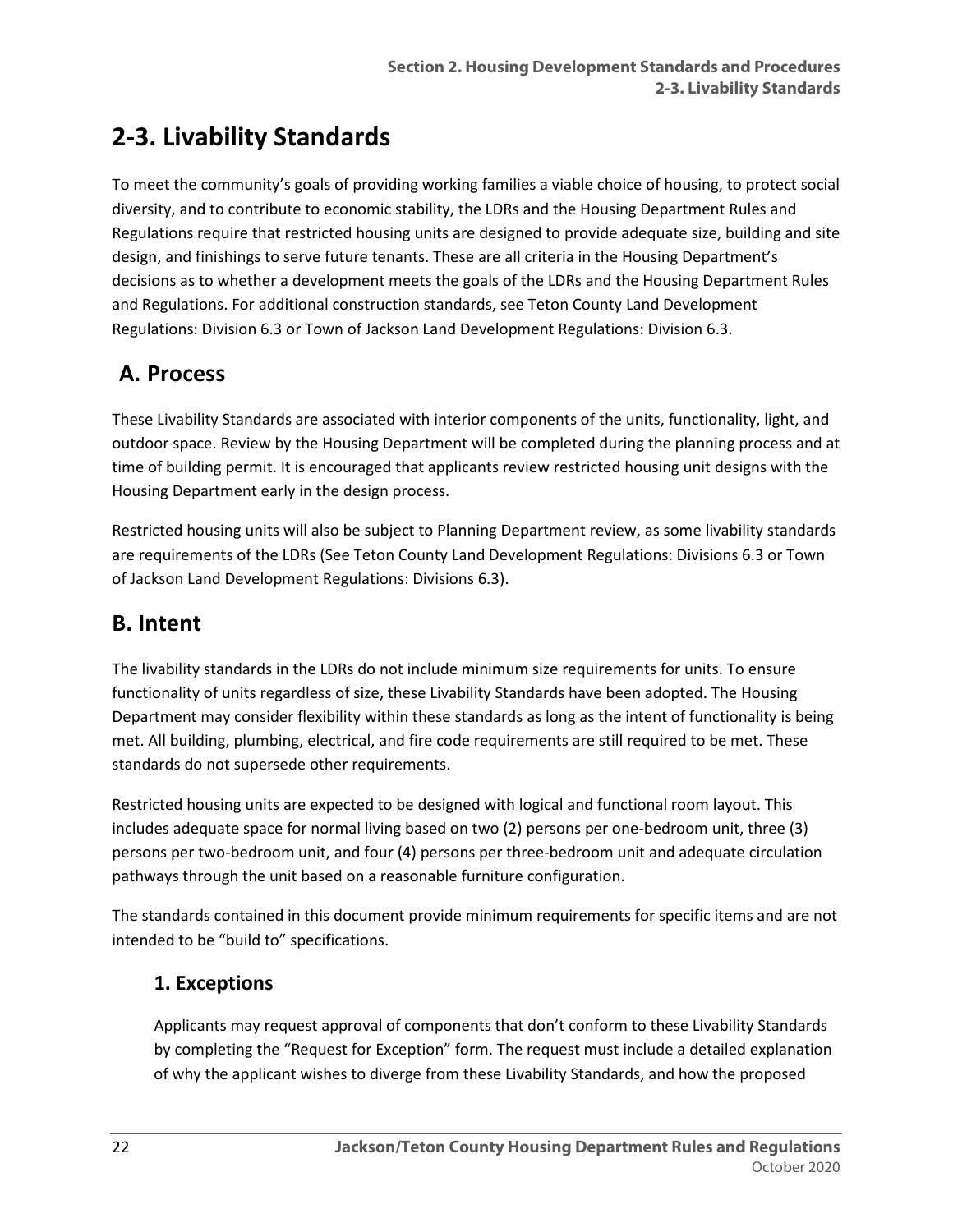difference is meeting the intent of these Livability Standards. Detailed drawings of what is being proposed shall also be submitted (See Section 7-3)

# **C. Acceptance of Restricted Housing Units**

Proposed floor plans will be reviewed by the Housing Department at time of Sketch Plan submittal, Final Development Plan submittal and/or other permit submittal. Proposed unit designs and components must be approved by the Housing Department prior to submittal for building permit. The Housing Department will inspect all restricted units before certificate of occupancy to ensure that the unit is built according to the approved designs.

# **D. Standards for Restricted Units**

#### **1. Kitchen**

#### **a. Cabinets**

All units shall have kitchen cabinet or other storage area (such as a pantry) proportionate to unit size that, at a minimum, meet the required space listing in the table below. A stove/oven may not be used to meet cabinet requirements, and no more than two cabinet spaces less than one foot in width may be used to meet cabinet requirements.

| <b>Unit Size</b>                          | Lineal Ft of Base Cabinets* | Lineal ft of Upper Cabinets* |
|-------------------------------------------|-----------------------------|------------------------------|
| Efficiency/studio/one-bedroom<br>< 475 SF | 4                           |                              |
| One bedroom > 475 SF                      |                             |                              |
| Two bedrooms                              | b                           |                              |
| Three bedrooms or more                    |                             |                              |

\*Assumes standard 24" depth and 26" height for base cabinets and 12" depth and 30" height for upper cabinets.

Note that additional kitchen storage beyond the minimum is desirable. In some cases, additional cabinetry is provided as either base or upper cabinets and credit is requested to reduce cabinetry elsewhere. Requests to storage requirements will be considered as an exception to be approved by the Housing Department.

#### **b. Countertops**

The surface of countertops shall be made of new, durable, easily cleaned materials that are commonly used for countertops. One, two- and three-bedroom units must provide a minimum 3 feet of continuous countertop work space not including interior corner space.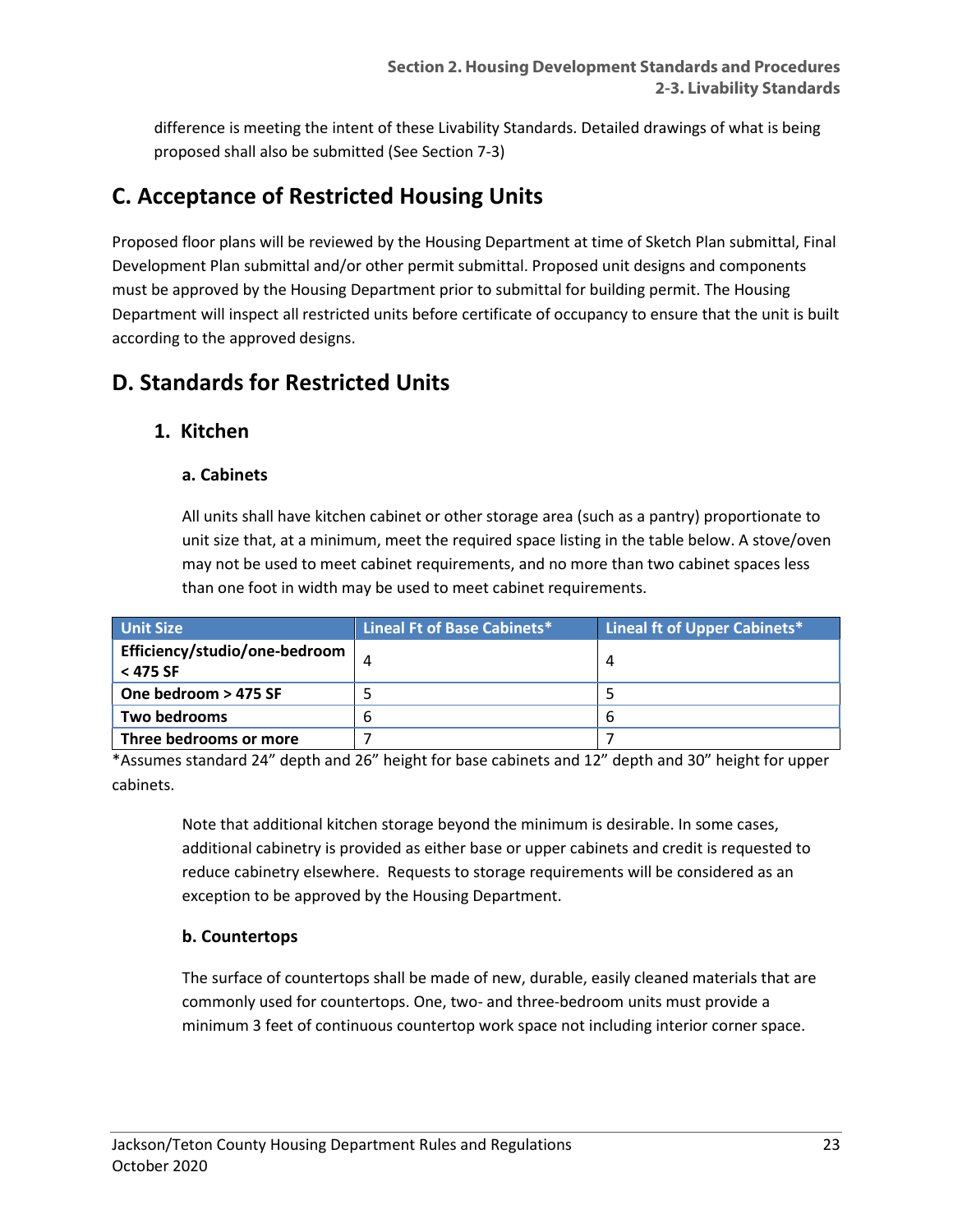#### **c. Appliances**

#### **1. Table of Appliance Specifications**

The following table specifies minimum appliance requirements.

| <b>Unit Size</b>                     | Sink width* | Range/oven<br>width* | Refrigerator<br>cubic feet* | Dishwasher* |
|--------------------------------------|-------------|----------------------|-----------------------------|-------------|
| Studio/One bedroom <   24"<br>475 SF |             | 24''                 | 18                          | 18''        |
| One bedroom >475 SF                  | 30''        | 30''                 | 20                          | 24''        |
| Two bedroom                          | 32"         | 30''                 | 25                          | 24''        |
| Three bedrooms or<br>more            | 32"         | 30''                 | 25                          | 24''        |

\*Minimum Size

#### **2. Quality and Warranty**

All appliances shall be new, Energy Star, and UL (Underwriters Laboratories Standards for Safety) listed, and approved appliances. Documentation of the estimated reliability of proposed appliances, such as Consumer Report ratings, should be provided. Appliances must be of sound quality with the following minimum warranties:

#### **i. Range or Stove and Oven**

One-year minimum warranty. All major appliances used for surface cooking must have a ventilation system that meets code (typically, a fan rated at a minimum of 150 CFM).

#### **ii. Refrigerator**

One-year minimum warranty on the entire appliance.

#### **iii. Dishwasher**

One-year minimum warranty on the entire appliance.

#### **iv. Garbage Disposal**

If provided in the market rate units, all restricted ownership units shall include a garbage disposal each with a one-year minimum warranty on the entire appliance.

#### **v. Microwaves and other small appliances are optional.**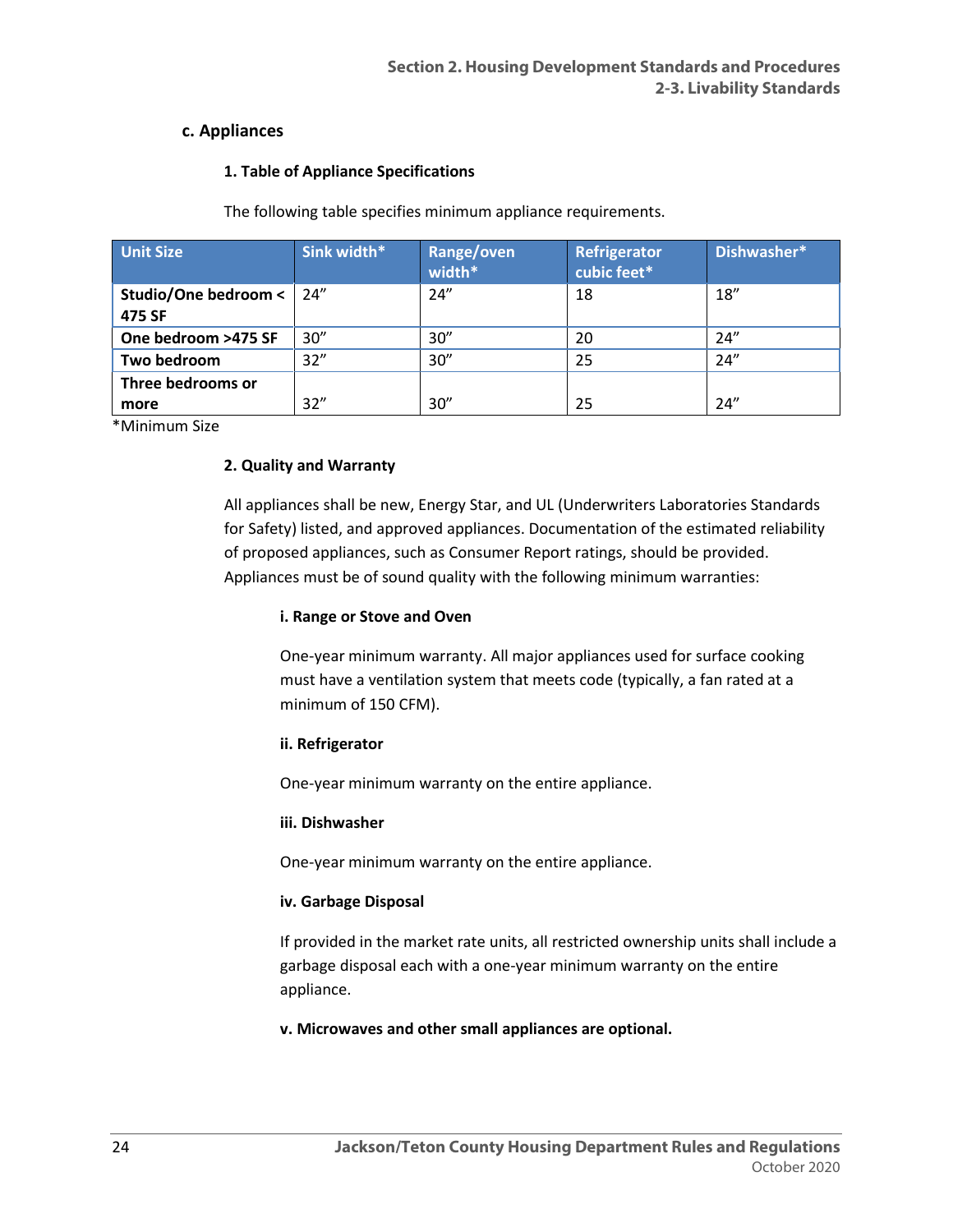# **2. Bathrooms**

At least one full bathroom is required and must contain a bathtub with shower, sink, toilet, and a minimum of four (4) square feet of storage. Flexibility is allowed as to how the storage is provided and will be approved by the Housing Department

# **3. Closets and Storage Areas**

Adequate storage is essential to providing livable housing. For safety reasons, mechanical rooms should be separate from any storage space and to ensure usable storage space should not open into storage space. All closets and storage areas should have a minimum 7.5' height except those under stairs which can include sloping ceilings down to 6' height unless it is not being counted toward the requirement. All dimensions shall be calculated from the finish trim dimension.

|  |  |  | a. Table of Minimum Storage Dimensions |
|--|--|--|----------------------------------------|
|  |  |  |                                        |

| <b>Unit Size</b>                            | <b>Bedroom closet</b><br>width | Linen closet* width | <b>Additional storage square</b><br>feet |
|---------------------------------------------|--------------------------------|---------------------|------------------------------------------|
| Studio/one-<br>bedroom<br>$\prec$<br>475 SF | 6 feet                         | 24 inches           | 25 square feet                           |
| One-bedroom<br>> 475 SF                     | 6 feet                         | 30 inches           | 30 square feet                           |
| Two-bedroom                                 | 6 feet                         | 30 inches           | 40 square feet                           |
| Three-<br>bedroom or<br>more                | 6 feet                         | 36 inches           | 50 square feet                           |

#### **b. Other Storage Standards**

#### **1. Closet Depth**

Closet depth must be 26 inches.

#### **2. Bedrooms**

Bedrooms must each contain a closet that includes one shelf over a rod.

#### **3. Entryway Closets**

Entryway closets are not a requirement. If an entryway closet is not provided that will adequately store coats and shoes/boots for one person in a studio, two persons in a one-bedroom, three persons in a two-bedroom and four persons in a three-bedroom,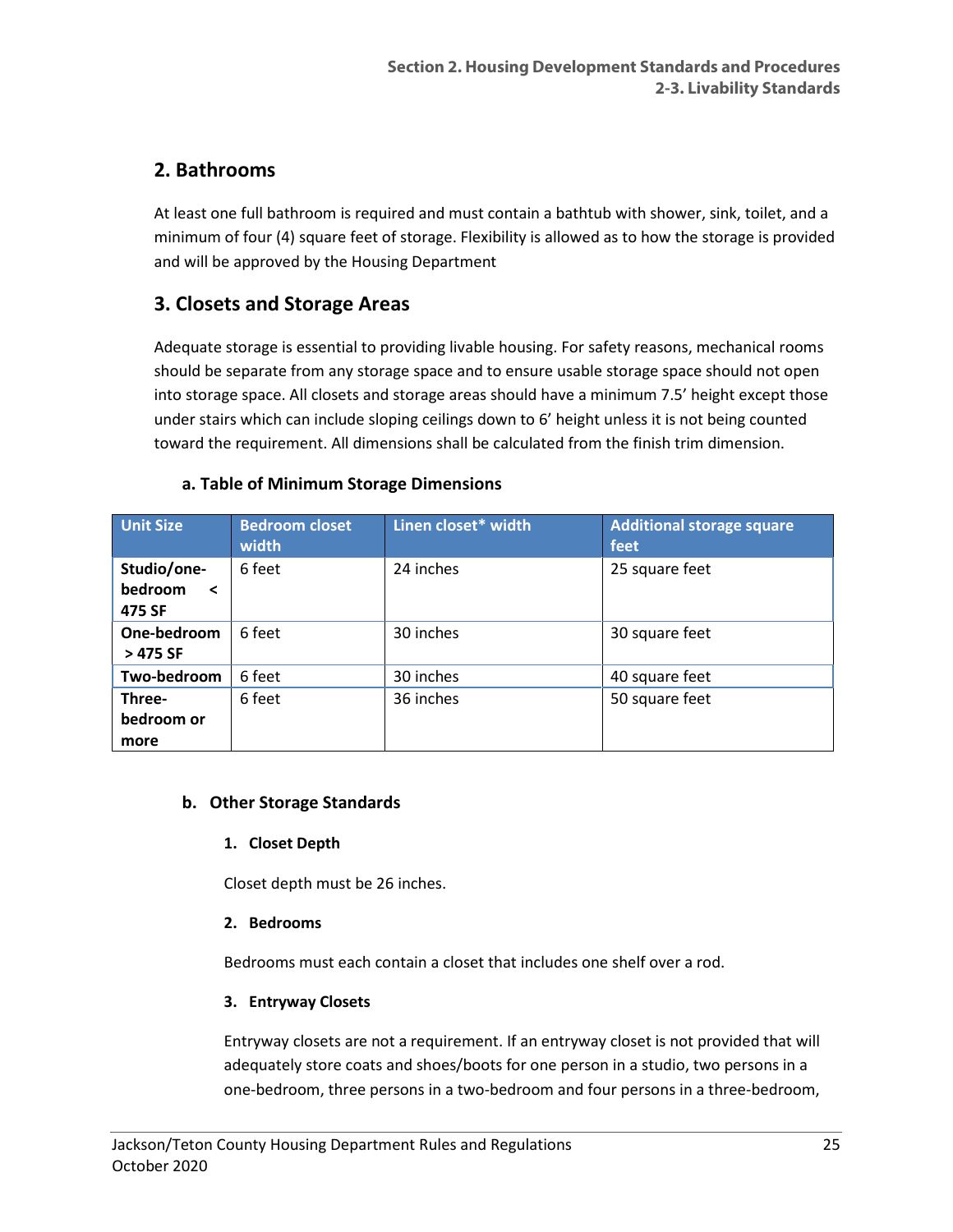then an area for hanging/storing coats and shoes/boots near the entryway is required that will adequately provide for the same persons per unit.

#### **4. Additional Storage**

In addition to bedroom, linen and entryway storage, additional storage must be provided. Locations may include the basement, garage, exterior to the unit or interior to the unit. The intent of this storage is to provide space for large or outdoor items such as bicycles, strollers, recreational gear, etc. If appliances are located in this area, their footprint cannot be counted toward square footage of storage and must be approved by the Housing Department.

#### **5. Closet and Storage Doors**

Closet and storage doors must be sliding doors, folding doors, or doors that open outwards to allow for access to space. Doors are not required on interior storage. Closets and storage space may not have any other doors opening into the space.

#### **4. Floor Coverings**

New carpet, wood, tile, vinyl or linoleum floor covering shall be provided, with a minimum 10-year warranty. New water-resistant floor covering other than carpet is required in kitchens and bathrooms. Floor coverings are required on all subfloor material with the exception that concrete can be used as flooring material.

#### **5. Room Sizes and Shapes**

All units must include appropriate and adequate room sizes and room shapes (generally rectilinear) that allow for functional furniture placement. Minimum sizes should be measured at the narrowest point in the room. Where any room such as the dining room is adjacent to the kitchen area, a 3' wide buffer between all kitchen cabinets, appliances and workspaces may not be included in the minimum room calculation. All dimensions shall be calculated from the finish trim dimension.

It is highly recommended that room dimensions include an additional 1-2" as a margin of error to accommodate discrepancies in the framing and finish.

#### **a. Minimum Room Size**

| <b>Unit Size</b>           | <b>Minimum Square Feet</b> |
|----------------------------|----------------------------|
| Studio/One-bedroom <475 SF | 100 SF                     |
| One-bedroom                | 120 SF                     |
| Two-bedroom                | 180 SF                     |
| Three-bedroom or more      | 200 SF                     |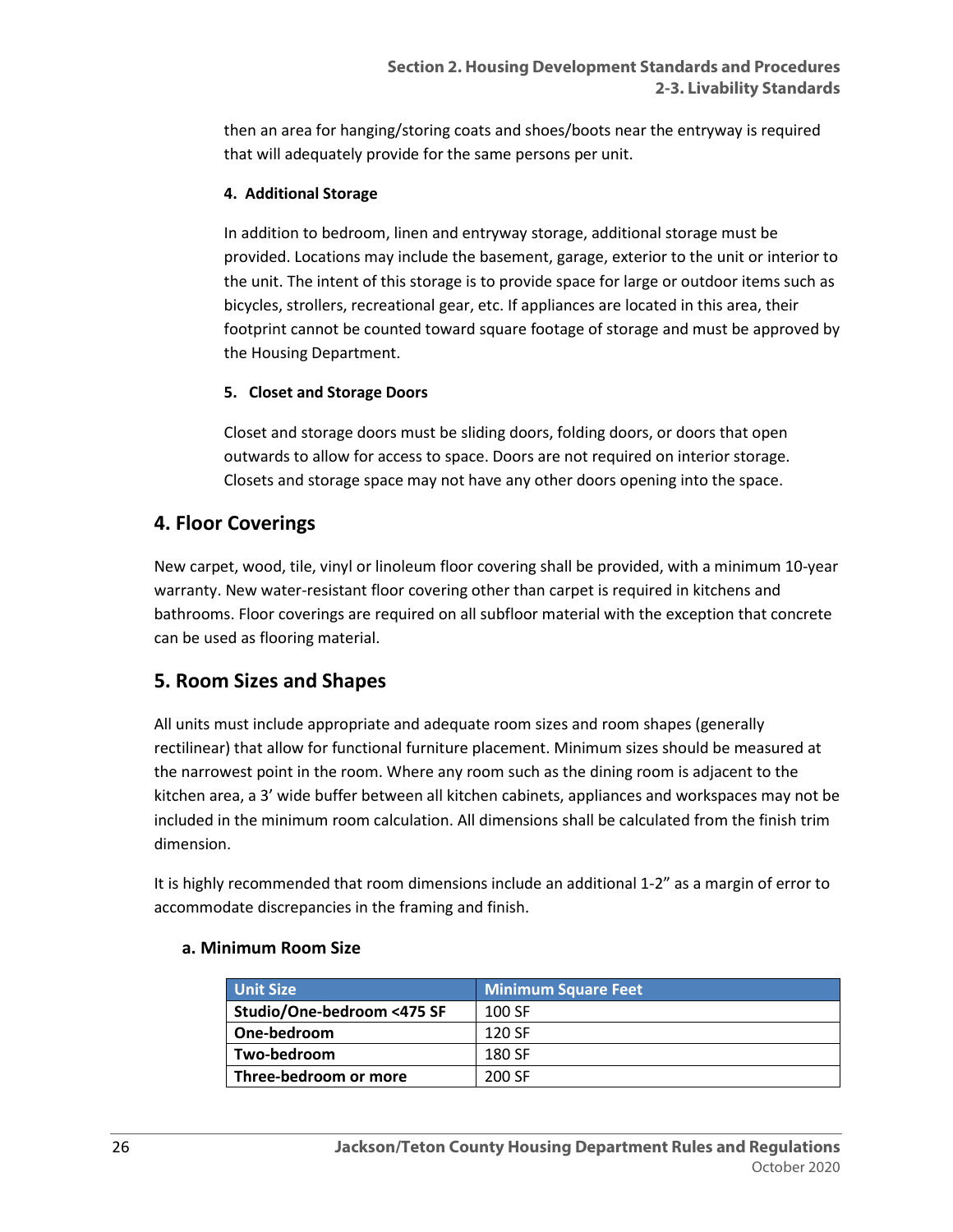#### **d. Bedrooms**

The first bedroom shall be a minimum of 120 square feet. Additional bedrooms shall be a minimum of 90 square feet. No bedroom shall have a finish dimension less than nine feet (9'0).

#### **e. Living/Dining Rooms**

Living/Dining Rooms shall provide the following minimum dimensions with no dimension less than ten feet (10'0).

Connections and openings, circulation to and through, and exterior doors and windows shall not compromise the ability to furnish the living/dining area. Furniture layouts shall be used to set critical room dimensions. There shall be a minimum of one layout that is possible that will seat every household member assuming one (1) person for a studio, two (2) persons for a one-bedroom, three (3) persons for a two-bedroom and four (4) persons for a three-bedroom and at least one seven-foot sofa, space for side tables, and ample leg room. Mechanical features, such as fuse boxes, shall not be visible or a central feature in the living area.

The eating/dining area may be in a separate room, part of a combined living/dining area, or in the kitchen provided a 3' wide buffer between all kitchen cabinets, appliances and work spaces is not included in the minimum room calculation and a table and chairs (minimum 2 chairs – 4 chairs for two-bedroom or larger) can be shown to fit into the space without blocking circulation or doorways. A countertop eating area a minimum of 12" deep and 36" in length may be an acceptable alternative for units with less than two-bedrooms.

#### **f. Studios and One-Bedrooms less than 475 square feet**

All units must include appropriate room shapes (generally rectilinear) that allow for functional furniture placement including a sleeping area that will accommodate a twin bed, a living area that can accommodate a 6' sofa, and a cooking eating area (table or island) that will accommodate two persons/chairs or stools. Furniture layouts shall be used to set critical room dimensions that include room for circulation.

# **6. Windows/Noise Mitigation**

All living areas and bedrooms shall have a minimum of one window that can be opened.

Housing units that share walls with other residential or non-residential spaces must provide noise mitigation in walls, floors and ceilings for both airborne and impact sound.

All windows in rental units that have locations where pedestrians or passersby can see directly into the window must provide window shades or coverings that open from the top down to allow partial closing that provides privacy but also allows for the maximum amount of natural light to enter the unit and for ventilation.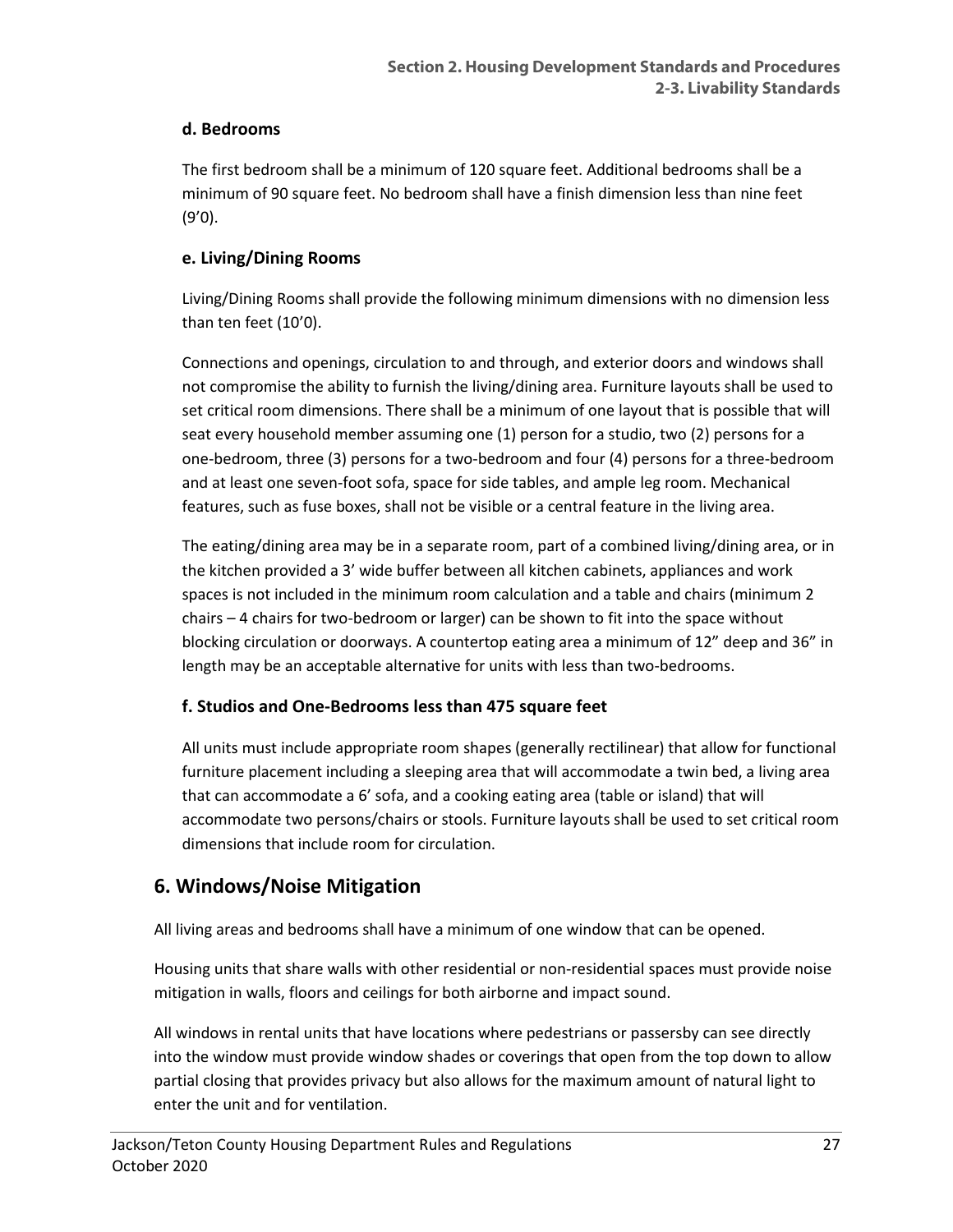For developments that propose affordable units facing on and within 100 yards of road-ways with allowable speeds in excess of 35 miles per hour or other types of industrial or other noise must have windows facing these conditions that meet a 32 Sound Transmission Class (STC) rating standard for noise mitigation or greater.

# **7. Laundry**

Restricted ownership units shall include washer/dryer hookups.

# **8. Heating and Hot Water**

Furnaces, boilers, or hot water heaters provided must have a 5-year minimum warranty. Hot water heaters must be appropriately sized to adequately serve the number of anticipated occupants based on one (1) person for a studio, two (2) persons for a one-bedroom, three (3) persons for a two-bedroom and four (4) persons for a three-bedroom.

Heating mechanical units may not be located on any patio or deck used to meet open space requirements or interior to the unit in a way that reduces usable floor area.

# **9. Other Design Features**

The following features are encouraged and may be used in the place of other requirements with approval from the Housing Department:

- Built-in storage space such as drawers under beds, stairs, etc.
- Creative shelving in dead space
- Washer/Dryer or communal laundry area in rental units
- Extra storage for recreational equipment
- Additional closet space
- Additional cabinetry

# **E. Standards for Dormitories**

General livability standards (Section 2-3. Livability Standards) will apply except when these dormitory standards differ. There shall be a minimum of 150 square feet net livable floor area per person, including sleeping, bathroom, kitchen, and lounge space. Net livable floor area shall not include interior or exterior hallways, parking, patios, decks, laundry rooms, mechanical areas, and storage.

# **1. Bathroom**

At least one bathroom shall be provided for shared use by no more than four persons, containing at least one toilet, one sink, one bathtub with a shower, and a total area of at least 60 habitable square feet.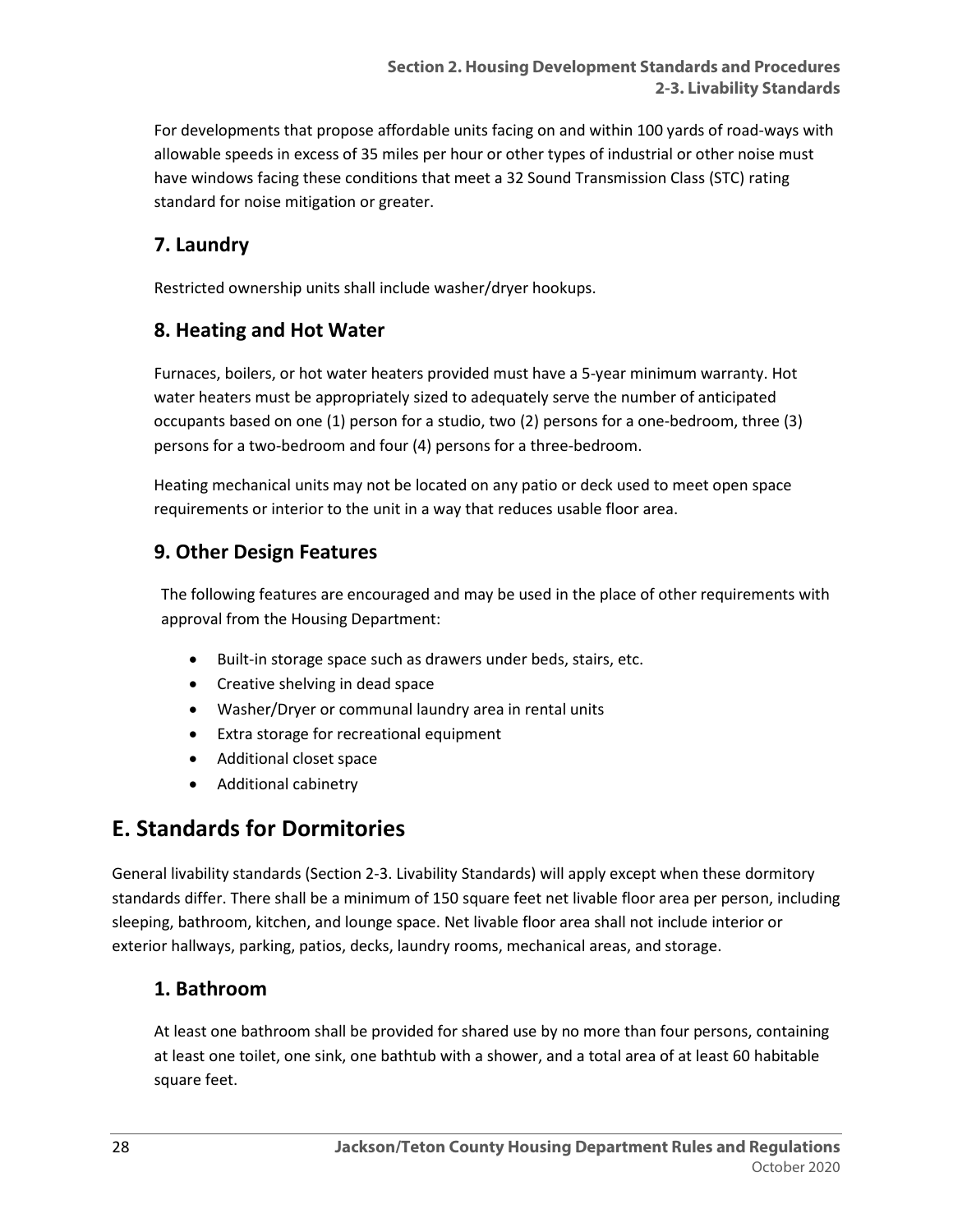# **2. Kitchen Facility**

A kitchen facility or access to a common kitchen or common eating facility shall be provided subject to the Housing Department's approval and determination that the facilities are adequate in size to service the number of persons using the facility.

Provide seating at a table or bar area for each person proposed to use the facility. The kitchen must have a range with a minimum of 4 burners and an oven. A refrigerator at least 5 cubic feet per person proposed to use the dorm. Each unit must have a minimum of 7 lineal feet of base cabinets and upper cabinets. Each unit shall have a kitchen sink at least 31 inches wide.

# **3. Storage Space**

Each unit occupant shall be provided at least 20 net square feet of enclosed storage space located within, or in close proximity to, the unit. This is in addition to the required 150 square feet of net livable floor area of living space per person.

# **4. Occupancy**

A dormitory unit shall not be occupied by more than eight persons.

# **5. Variances**

At its discretion, Housing Department staff may allow a variance to the requirement of 150 square feet. To receive approval for a variance, an applicant shall provide a minimum of 60 square feet of sleeping area per person and meet conditions 1- 4, listed above.

# **F. Standards for Conversions of Existing Housing Stock**

If existing unrestricted housing is offered and accepted by the Town of Jackson or Teton County, as adequate to meet an affordable housing requirement, the existing units must be upgraded in accordance with the following standards, unless a variance from these requirements is approved by the Planning Department of the Town or County.

Applicants shall bear the costs of any required upgrades to meet the standards, as listed below. Applicants will also be responsible for any structural/engineering reports requested by the Housing Department to assess compliance with the Housing Department standards of the proposed units.

# **1. Standards**

# **a. Paint**

All units must be freshly painted;